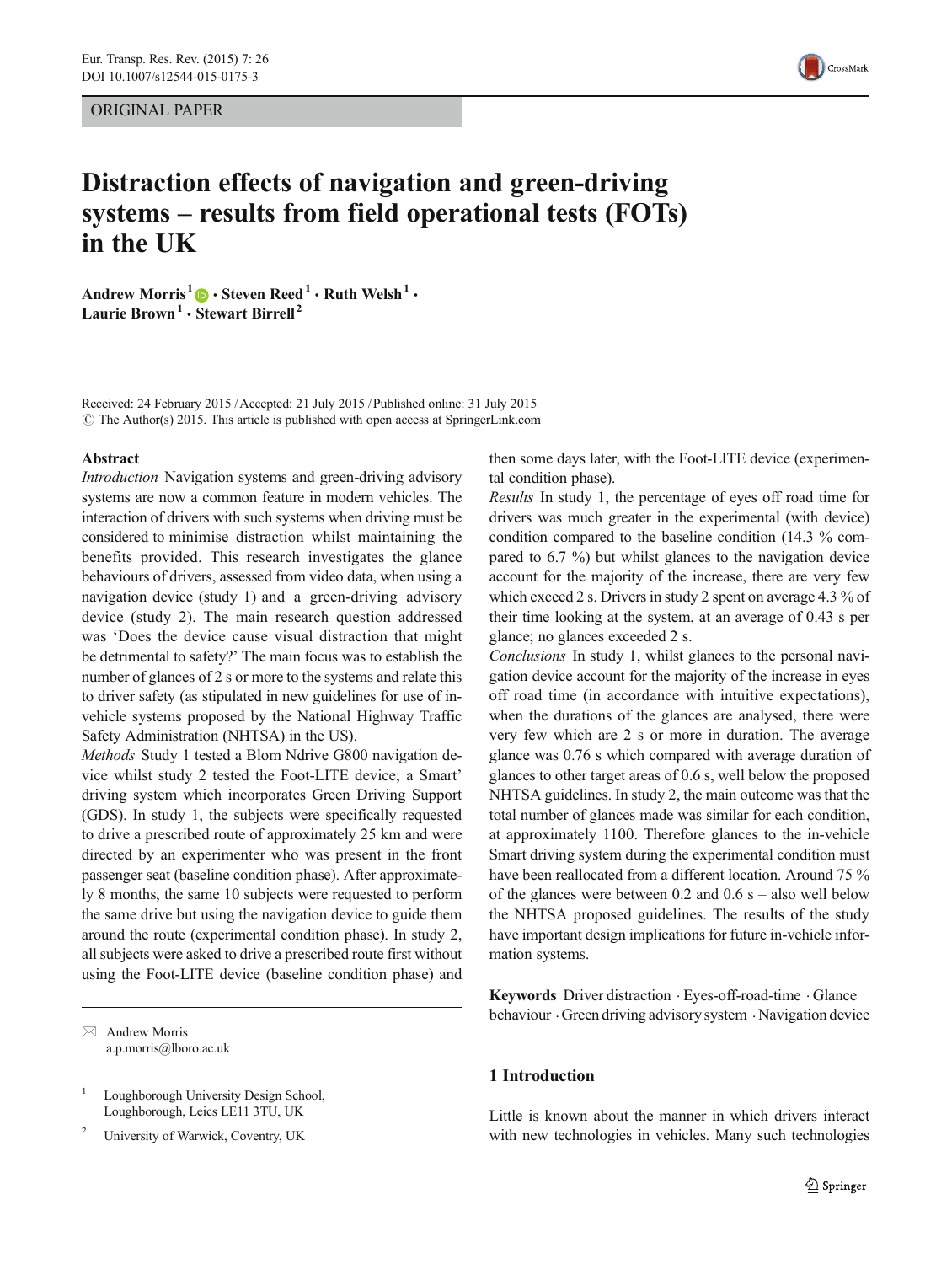are thought to increase the risk of driver distraction since they may increase the likelihood that the driver will take his or her "eyes off the road" during the driving task and hence not focus on the traffic conditions (i.e., become 'distracted') thereby increasing the crash-risk. In this study, 'eyes-off-road' is defined as any point during driving at which the visual attention is diverted away from the road towards the vehicle interior or mirrors. Hedlund [\[1\]](#page-7-0) provides a useful definition of distraction; he defines it as being "a diversion of attention from driving, because the driver is temporarily focusing on an object, person, task or event not related to driving, which reduces the driver's awareness, decision making ability and/or performance, leading to an increased risk of corrective actions, near-crashes, or crashes".

Many recent studies have looked at the effect of distraction on crash risk [[2](#page-7-0)–[4](#page-8-0)] although distraction is not a new problem in road safety – it has been around for as long as people have been driving cars [\[5](#page-8-0)]. However, there is increasing evidence that driver distraction is one of the major contributing factors to car and truck crashes and incidents [\[2](#page-7-0), [6](#page-8-0)] and it is likely that the problem will increase as more and more advanced technologies and informatics find their way into vehicles. In response, there has been a recent explosion in research on this topic [\[7](#page-8-0)]. Many studies have looked at the overall effects of distraction on crash-risk. NHTSA [\[8](#page-8-0)] in the US estimated that at least 25 % of crashes involve some form of distraction whilst other studies indicate that the rate of crash-involvement amongst distracted drivers might be as high as 35–50 % [\[9,](#page-8-0) [10](#page-8-0)] the former relates to the likelihood of distraction when a crash occurs whereas the latter considers the risk of accident when distraction is known to have occurred. An important reference is Klauer et al. [[2](#page-7-0)] who, using data from the 100-car study, found that whilst short, brief glances away from the forward roadway for the purpose of scanning the driving environment are safe, glances totalling more than 2 s for any purpose increase near-crash/crash risk by at least two times. This important research based on video evidence collected from naturalistic driving studies forms the basis of new proposed guidelines generated by NHTSA [\[11\]](#page-8-0) which includes a recommended set of criteria that manufacturers are expected to use to ensure the systems or devices they provide in their vehicles do not distract the driver with tasks not directly relevant to safely operating the vehicle. One of the guidelines states that in-vehicle information systems (IVIS) manufacturers should ensure that the design of the IVIS should be such that it limits individual off-road glances required for device operation to be no more than 2 s in duration which is in accordance with Klauer's research. This sound evidence-base has been used as a benchmark for some of the analysis described later in this paper.

The issue of driver distraction has been the focus of several consortia of researchers, government agencies, and automotive manufacturers in recent years. Some of the work has been directed at the need to evaluate in-vehicle information systems and their effect upon visual performance, particularly as use of them has been predominantly unregulated since they were first introduced. Relevant to this particular study, NHTSA has been proposing a set of guidelines with a recommended set of criteria that manufacturers are expected to use to ensure the systems or devices they provide in their vehicles do not distract the driver with tasks not directly relevant to safely operating the vehicle. Furthermore, the recommended guidelines are clear about IVIS not causing undue distraction by engaging the driver's eyes or hands for more than a very limited duration while driving. Interestingly, electronic warning system functions such as forward-collision or lane departure alerts would not be subject to the proposed guidelines, since they are intended to warn a driver of a potential crash and are not considered distracting devices. It is intended that the guidelines will be progressively phased in  $-$  the proposed Phase I distraction guidelines include recommendations to:

- Reduce complexity and task length required by the device;
- & Limit device operation to one hand only (leaving the other hand to remain on the steering wheel to control the vehicle);
- Limit individual off-road glances required for device operation to no more than 2 s in duration.

The last recommendation is particularly relevant to this study since it has been postulated that glances totaling more than 2 s for any purpose increase near-crash/crash risk by at least two times that of normal, baseline driving.

Many in-vehicle Information and Communication Technologies (ICT) are now available on portable navigators and smartphones and the market penetration of these is increasing exponentially [[12\]](#page-8-0). Nevertheless no standards exist which are directly related to the use of such devices in vehicles and there is little published knowledge about their overall impact on driver behaviour and safety. In 2008, a series of pan-European Field Operational Tests (FOTs) designed to collectively assess the impact of functions provided by "nomadic devices" (such as personal navigation devices) on the driving task were initiated. An FOT is a relatively new concept in the field of transport safety research. The Field Operational Test Support Action (FESTA) handbook [[13](#page-8-0)] defines FOTs as "studies undertaken to evaluate a function or functions under normal operating conditions in environments typically encountered by the host vehicle $(s)$  using quasi-experimental methods". Essentially a FOT involves an extensive fieldtesting program which aims to assess the efficiency, quality, robustness and acceptance of ICT solutions for smarter, safer and cleaner and more comfortable transport and travel. Such ICT technologies include (for example) navigation and traffic information systems, advanced driver assistance systems and co-operative vehicle-highway systems.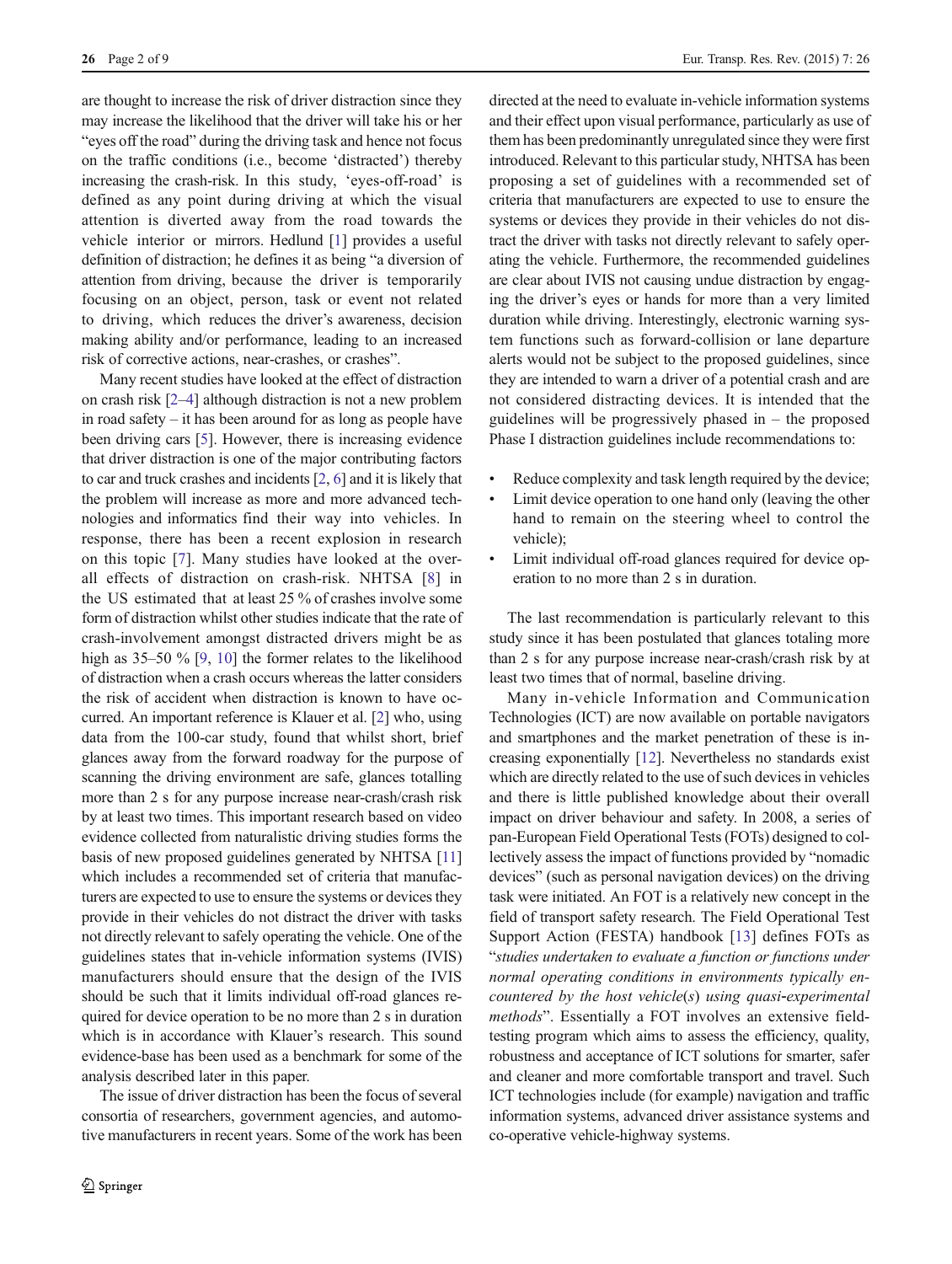The programme for field-testing of nomadic devices was conducted in 8 EU Member States. The United Kingdom operated 2 different test-sites in the midlands of England and each test-site tested different devices. One test-site hosted at Loughborough in the East Midlands of England tested a personal navigation device (PND) (study 1) whilst a second testsite hosted at Nuneaton in the West Midlands of England (study 2) tested a green driving support system (GDS). The studies were conducted independently of each other and there were variations in the approach to the analyses. These are highlighted in the results section for each study.

The objective of this study and current paper was to evaluate the effects that driving with a navigation or green-driving advisory system has on glance behaviours during normal realworld driving scenarios in comparison to a control condition. The specific research question addressed was'Does the device cause distraction?' and this was addressed by the hypothesis 'The duration and/or number of glances to defined areas of the driver's visual scene changes' whilst also determining the number of glances in excess of 2 s.

## 2 Methodology

#### 2.1 Participants and data capture

Participants for study 1 were novice users of a PND who had little experience with such devices. A total of 78 participants were recruited from the test-site locality and all completed a long-term FOT (L-FOT) which lasted for a period of 9 months. However, from the 78 participants, a smaller sample of participants  $(n=10)$  were selected to participate in a Detailed FOT (D-FOT) involving enhanced data acquisition. The participants (6 male, 4 female) had an average age of  $42$  (S.D.=12.9) and were selected purely on a willingness-to-participate basis.

Participants for study 2 were novice users of a prototype GDS device who had little experience with such a device. In total 40 participants completed trials for this FOT. Data were excluded for over half of the participants as selection was made on the quality of the video footage for both the baseline and experimental condition trials. In total, data were analysed at an in-depth level for 15 participants (10 male and 5 female). All trials were conducted in daylight which was a constraint of the Data Acquisition System (which required good lighting to operate effectively).

Participants received a financial incentive for taking part in the studies. These were in the form of a one of payment for each D-FOT and staggered payments throughout the L-FOT.

## 2.2 Device tested

Study 1 tested a Blom NDrive G800 device. The NDrive G800 is a personal navigation solution based on Global

Positioning System (GPS) technology. It provides navigation through visual and voice instructions, which includes names of roads and locations, door-to-door navigation and detailed information about points of interest.

Study 2 tested the Foot-LITE device. Foot-LITE is a Smart' driving system which incorporates (GDS) with safety features of Lane Departure Warning (LDW) and Forward Collision Warning (FCW). Foot-LITE provides the driver with feedback and information on Smart driving behaviours in the vehicle in real time via an integrated visual interface presented on a Smartphone. The Smart driving advice offered is based on numerous internal parameters, with data being collected via an adapted lane departure warning camera and On-Board Device (OBD) II port, as well as accelerometer and GPS. In the tests conducted in the study, information was collected on the driver interaction with a display on the Human-Machine Interface (HMI) which provided feedback on aspects such as levels of acceleration/deceleration, lane positioning and departure warning, headway, and gear change advice.

#### 2.3 Experimental design

A "within-subjects" experimental design was used for both studies. The participants completed a 'baseline' drive at the outset of the study during which data capture was performed. In study 1, the subjects were specifically requested to drive a prescribed route of approximately 25 km and were directed by an experimenter who was present in the front passenger seat. The route contained a combination of urban/rural/mixed road types and a total of 27 junctions. Following this initial drive, these subjects returned to completing the L-FOT and were given the PND to use on a daily basis. After approximately 8 months (verified through subjective data collection via questionnaire), the same 10 subjects were requested to perform the same 25 km drive but using the navigation device to guide them around the route (the condition phase). The experimenter was also present during this drive but did not give navigation instructions during the second drive.

In study 2, all subjects only participated in the detailed experimental FOT and were asked to drive a prescribed route first without using the Foot-LITE device (baseline) and then some days later, with the Foot-LITE device (condition).

#### 2.4 Data collection and processing

In both studies the subjects were asked to drive a vehicle fitted with a RaceTechnology D2 data-logger which captured data on GPS and several vehicle parameters. Vehicle data capture included information on position, speed, accelerations and vehicle operations and was recorded by an on-board GPSbased data logger. All data were recorded at 100Hz and synchronised automatically with the video data.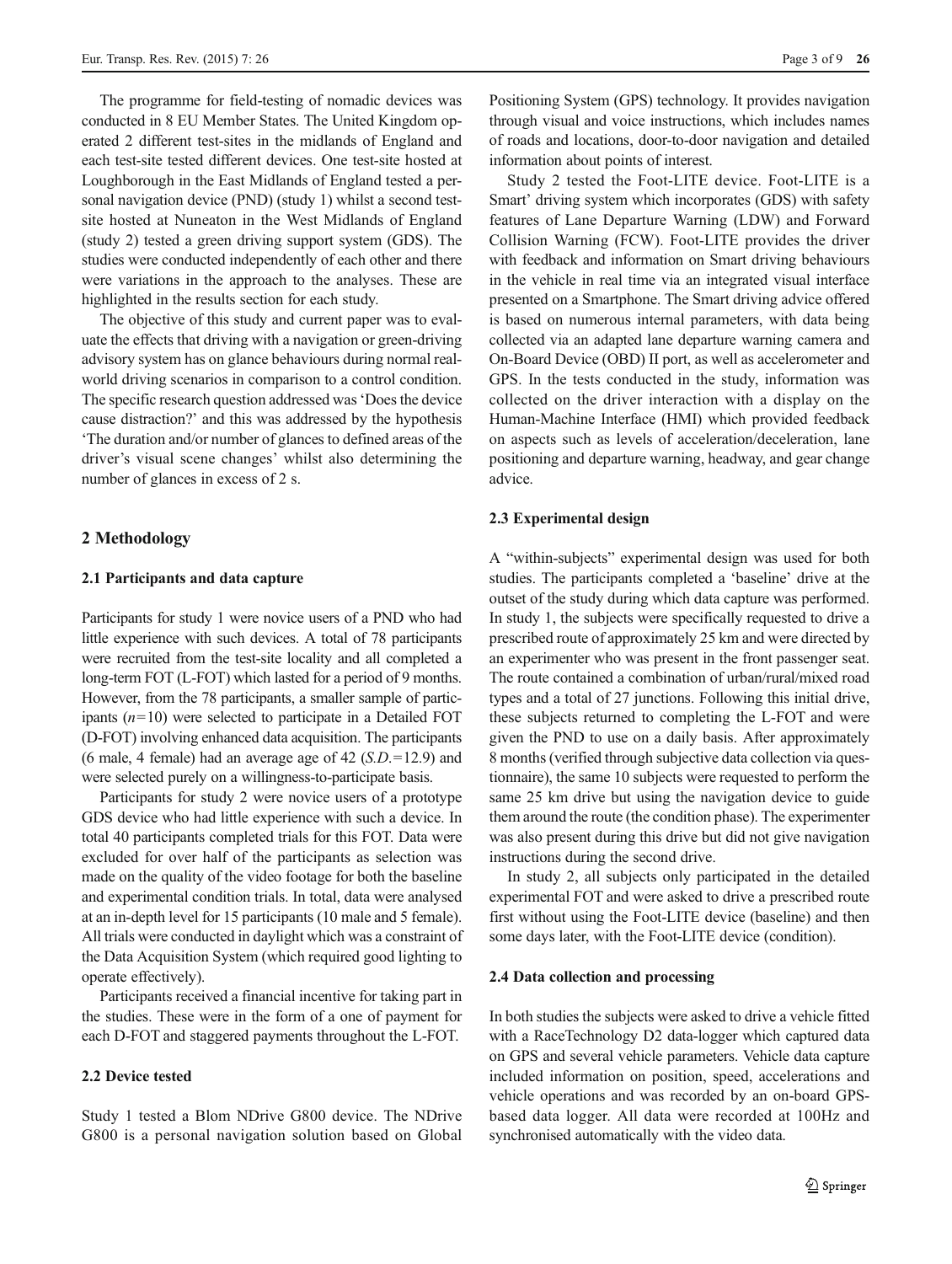<span id="page-3-0"></span>Video data was captured at both test-sites using 4 configurable video channels. 2 of the video channels captured contextual data from the road environment including the road ahead and the road behind the vehicle. The other 2 cameras were focused on the participant to primarily capture visual behaviour but they also provided an opportunity to record other aspects of driver manual interaction with the system and other vehicle controls.

## 2.5 Data processing

The video data in both studies were reduced to record the glance duration to specific areas in the driver's fields of vision as follows;

- The device being evaluated
- Mirrors left and right wing mirrors, rear-view mirror
- Driving Equipment or vehicle controls (instrument panel, gear stick, handbrake etc.)
- Road: Centre centre of the roadway, which may not always be straight ahead if for example going round corners
- Road: Off-Centre looking at the road but not centrally, includes side roads, oncoming traffic, traffic signs or nonspecific road glances
- & Other glances other than those specified above e.g., glances to the experimenter, non-driving related invehicle equipment etc.

Data were processed at both test-sites using a combination of software applications including MATLAB, SPSS, SQL and basic DOS scripts.

In study 1, data were captured for all 10 participants for all of the journeys undertaken. However because the objective of the study was to examine changes in visual behaviour that may be evident with use of a PND, the video data were 'clipped' such that only footage of driving manoeuvres through the 10 most complex junctions e.g., traffic volume and junction complexity including signalisation and presence of other road-users were included. The rationale for this was that these were the locations on the route where the driver would be most reliant on the device for successful negotiation through the junction but also were the locations where mental workload and visual demand on the driver elicited by the PND would be at an absolute maximum given that the driver was reliant on the instructions and cues, both auditory and visual, given by the PND.

In study 2 the route was chosen to include sections of motorway, urban and inter-urban driving environments. This was so that the interaction with the green driving function could be assessed in different driving environments. A total of three 8 min periods of driving were selected for each driver, one period for each road environment. Each participant drove the same route and hence the location of each environment segment was similar, though the exact distance travelled

through each segment varied according to the speed at which each subject drove.

#### 2.6 Data analysis

Visual behaviour was coded using a 'data reduction' approach and coding taxonomy of visual behaviour similar to that used in the 100-car study [[2\]](#page-7-0). This included the PND or the Foot-LITE device during the experimental condition. A comparison was then made of the number of glances and glance durations to each of the selected locations within and external to the vehicle in the baseline and experimental conditions. The coding system and method for data reduction employed varied between the two studies; the details are included under the results for each study.

The data collected in study 1 have been analysed using an independent *t*-test for statistical significance between the two driving trials (Baseline, no navigation device and Condition, with navigation device) at the 5 % level.

The data collected in study 2 have been analysed using both an independent *t*-test and an independent F-test for statistical significance at the 5 % level.

# 3 Results

#### 3.1 Study 1 (personal navigation device)

The video data was examined frame by frame for 10 junctions and coded according to whether the driver was attentive to the road ahead (forward) or to elsewhere (other). Glances to the navigation device were identified separately. The analysis concentrates on the number and duration of glances that were away from the road ahead in order to answer the Hypothesis outlined in the introduction.

Addressing the hypotheses 'The number of glances changes', Fig. 1 illustrates the increase in number of glances between baseline and condition trials. Statistically significant differences ( $t=8.235$ ,  $d.f.=8$ ,  $p<0.001$ ) are found between the



Fig. 1 Number and location of glances across all junctions by baseline (BL) and condition (CO) trial type personal navigation device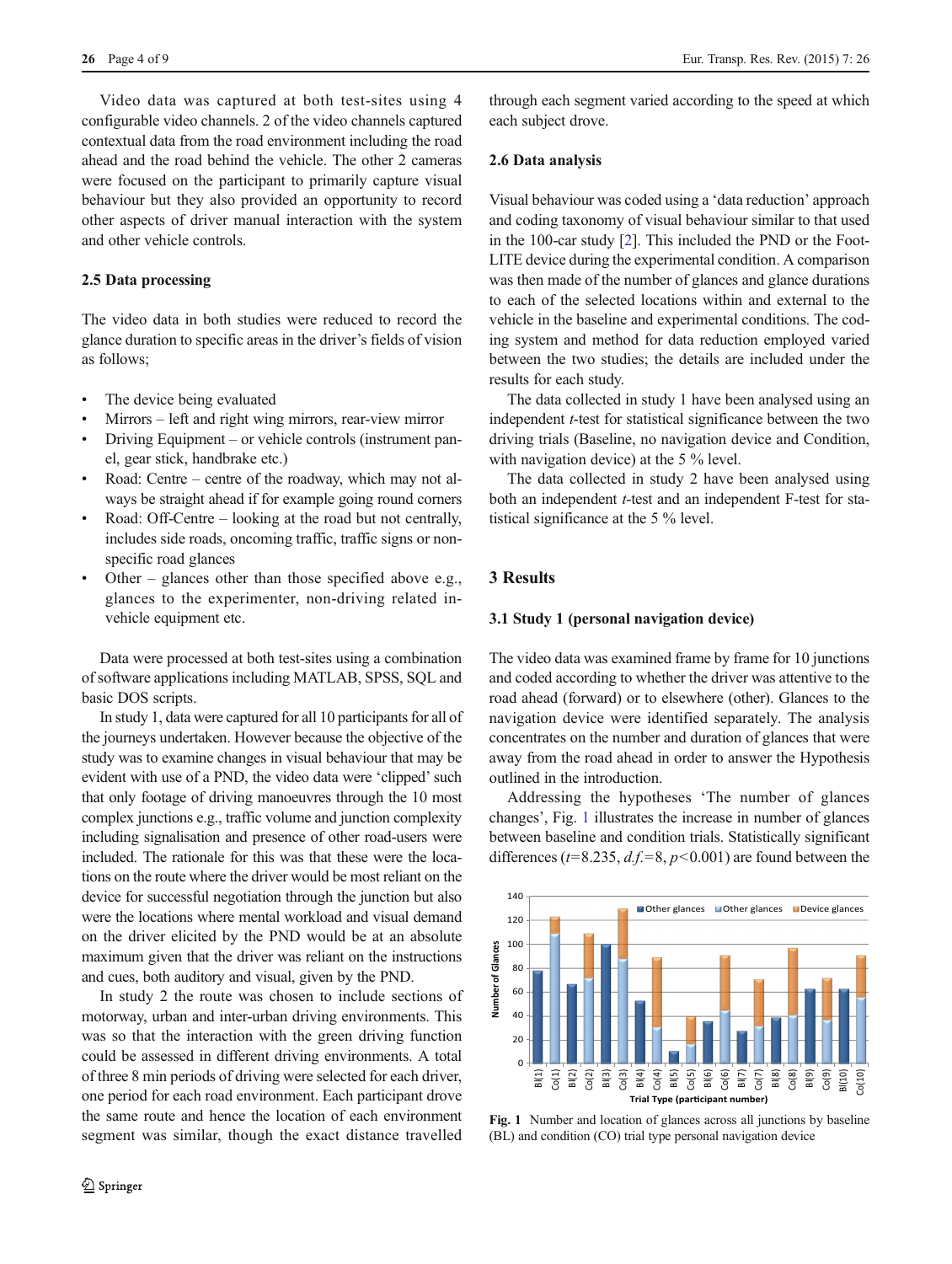

Fig. 2 Average duration of glances across all junctions for baseline and condition trial type personal navigation device

two conditions for all participants with the average increase equating to 37.5 additional glances per participant (the largest increase being 58 additional glances). This is approximately a 100 % increase in number of glances between baseline and condition trials.

The number of glances for all junctions and by experimental condition shows that the increase is predominantly due to glances to the device (Fig. [1](#page-3-0)). Despite some localised differences the average number of 'other' glances between baseline (BL) and condition (CO) trials remained relatively close at 53.8 glances and 52.8 glances respectively. The number of additional device glances instigated by the effect of the condition trial ranged between 14 and 58 (average 38.5). The increase in the number of glances between baseline and condition is 100 % attributable to the device in 4 participants and 80 % or greater in 5 others, only 1 case shows a lower increase with 31 % of additional glances attributable to the device.

The average duration of glances made during the baseline and condition trials was 0.6 and 0.71 s respectively (Fig. 2) and this difference was statistically significant  $(t=3.25, d.f.=8,$ 

 $p<0.01$ ). The increase in duration ranged from 0.01 to 0.25 s (average 0.11 s increase).

Glances were then separated in to those made during the "Baseline" where no device was present, those made to areas other than the device during the experimental condition when the device was present but not switched on ("Experimental, No Device") and those to the device when it was both present and switched on ("Experimental, Device"). Those made to the test device during the Experimental (Device) trials were generally the longest glances compared to all other locations in both the Baseline and Experimental (No Device) - Fig. 3. However, the difference in average duration of glances between the Baseline and Experimental (No Device) was not significant ( $t=1.89$ ,  $d.f.=8$ ,  $p=n.s.$ ) but the difference in glance duration between the Baseline and the Experimental (Device) condition (specifically average duration of glances to the device) was statistically significant ( $t=4.71$ ,  $d.f.=8$ ,  $p<0.01$ ). The average glance duration to the test device was 0.76 s compared to the average 'other' durations of 0.60 and 0.65 s for the Baseline and Experimental (No Device) condition respectively. The greatest increase in glance duration to the device compared to an average of 'other' was 0.31 s, the average increase being 0.13 s.

The majority of glance durations occur between 0.4 and 1 s (Fig. [4\)](#page-5-0). Glances of longer durations, particularly those over 2 s do not feature significantly with only small differences between the baseline (BL) and condition (CO) phases (2 glances and 3 glances respectively).

A slight increase in longer glances over 0.8 s was observed when comparing proportions of all 'other' glances (from baseline and condition trials) with device glances (Fig. [4\)](#page-5-0). An increase in shorter glances was also evident in the 'other' sample while very long glances ( $>1.6$  s) remained consistent. There is no significant difference in the number of 2 s glances between the baseline and conditions trials.

Fig. 3 Average duration of glances across all junctions by glance location and trial type personal navigation device

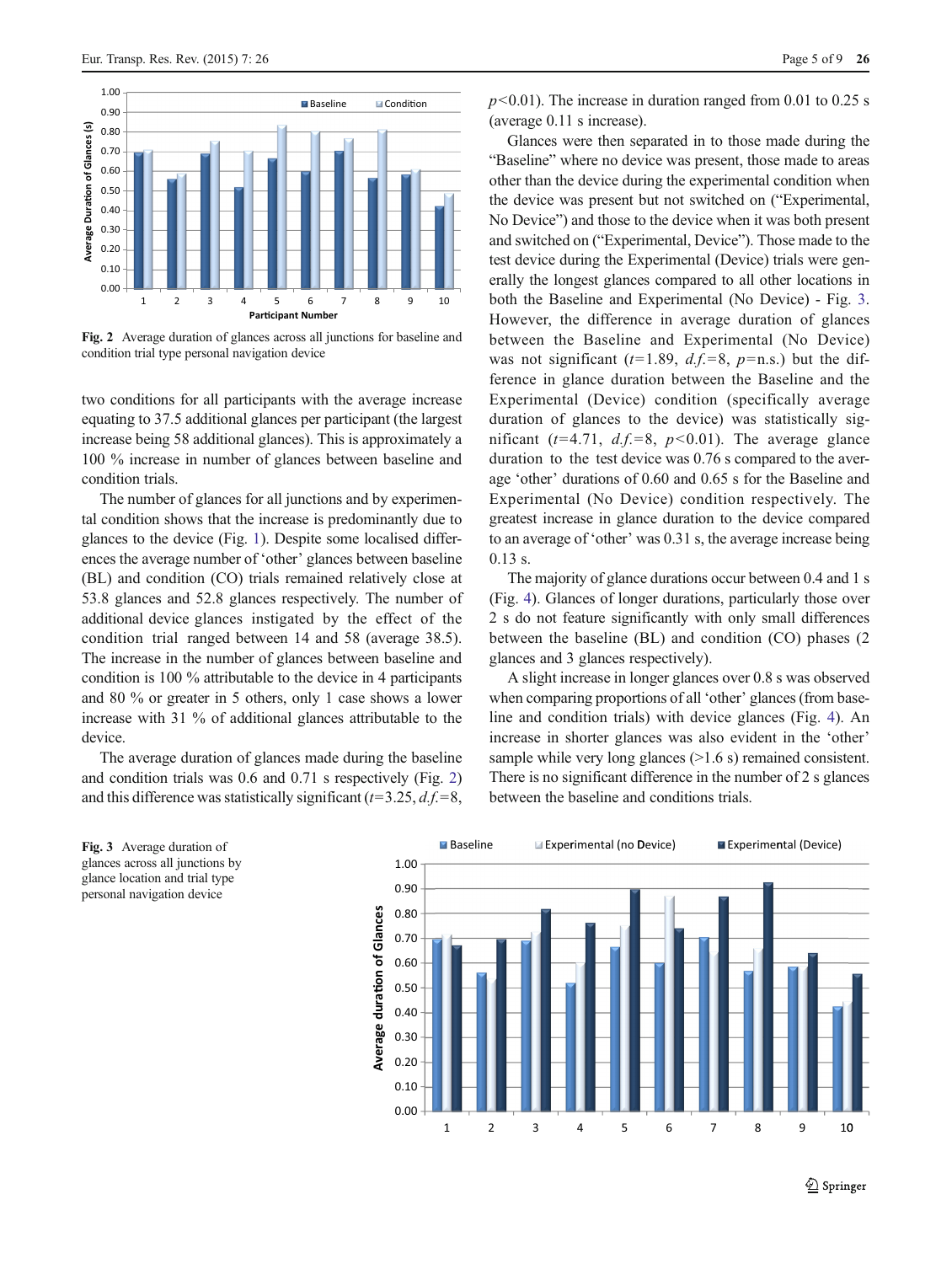<span id="page-5-0"></span>

Fig. 4 Number of glances to test device and 'other' locations by glance duration – All trials Personal navigation device

#### 3.2 Study 2 – green driving advisory device

Beyond the initial data-processing (as described in the Methodology section above), in order to reduce the video data for the analysis purpose, three 8 min segments of data were coded. Each segment related to a different road environment; motorway, urban and inter-urban. Thus, 24 min of data were analysed for each participant.

Considering the research question related to the number of glances, the total number of glances (in absolute form) made to any of the locations by the participants was recorded at 1103.3 ( $S.D.=130.3$ ) glances in the control condition versus 1128.7 ( $S.D.=110.9$ ) in the experimental condition. Figure 5 below shows the average number of glances made to all locations for each roadway section and there is very little variation.

Certainly there are slightly more glances made during motorway driving (MW) with the device active however this is not true for urban driving (URB) or inter-urban roads (INT) where there is no change and fewer glances respectively. An average for all road types shows this clearly with 368 glances



made in the control condition and 367 made during condition (Foot-LITE) driving. Statistical analyses of these data using a students' *t*-test was conducted. Overall the numbers of glances made in the control condition did not differ significantly compared to the numbers of glances made in the experimental condition. Furthermore when the data were analysed according to individual road-types (i.e., motorway, urban and interurban), there was also no difference in the numbers of glances made in the control and experimental conditions.

Using a multi-variate analysis of variance (MANOVA), Fig. 6 below shows that the introduction of the Foot-LITE system resulted in a significant reduction  $(F_{(1,29)}=12.8)$ ,  $p<0.01$ ) in the percentage of glances to 'Road Off-centre''. This is thought to arise from compensation for glances to the system, which accounted for some 11.4 % of the glances in the experimental condition. No other significant differences were observed.

In respect of the duration of the glances, the mean glance durations to various locations in the vehicle are as shown in Table [1](#page-6-0) below. The average glance duration to the mirrors and driving equipment (displays) were around 0.5–0.6 s. No significant changes to mean glance duration was detected as a result of using the device on condition (Foot-LITE) trials. Mean glance duration to the Foot-LITE device was recorded as  $0.43$  s  $(SD=0.08)$  compared to glances to driving equipment (0.61 s) or mirrors (0.49 s).

With few changes being observed in average or maximum glance durations, it would be expected that the percentage of total glances to each location would follow similar trends to glance frequencies – that is, in order to 'allocate' visual resource to the Foot-LITE device during the experimental condition, there would be a corresponding reduction in the percentage of glance durations off-centre when compared to the control condition. This was observed in the analysis using a MANOVA with the reduction being significant  $(F_{(1,29)}=6.25)$ ,  $p<0.05$ ) and with no other interactions occurring (Fig. [7\)](#page-6-0).



Fig. 5 Total number of glances made for each area class and combined for control condition and Foot-LITE device - green driving advisory device in Motorway (MW), Urban (URB), Interurban (INT) and all roads

Fig. 6 Mean percentage of glances to each location in the control (no device) and experimental conditions (device present). Error bars represent standard deviations of the mean data – green driving advisory device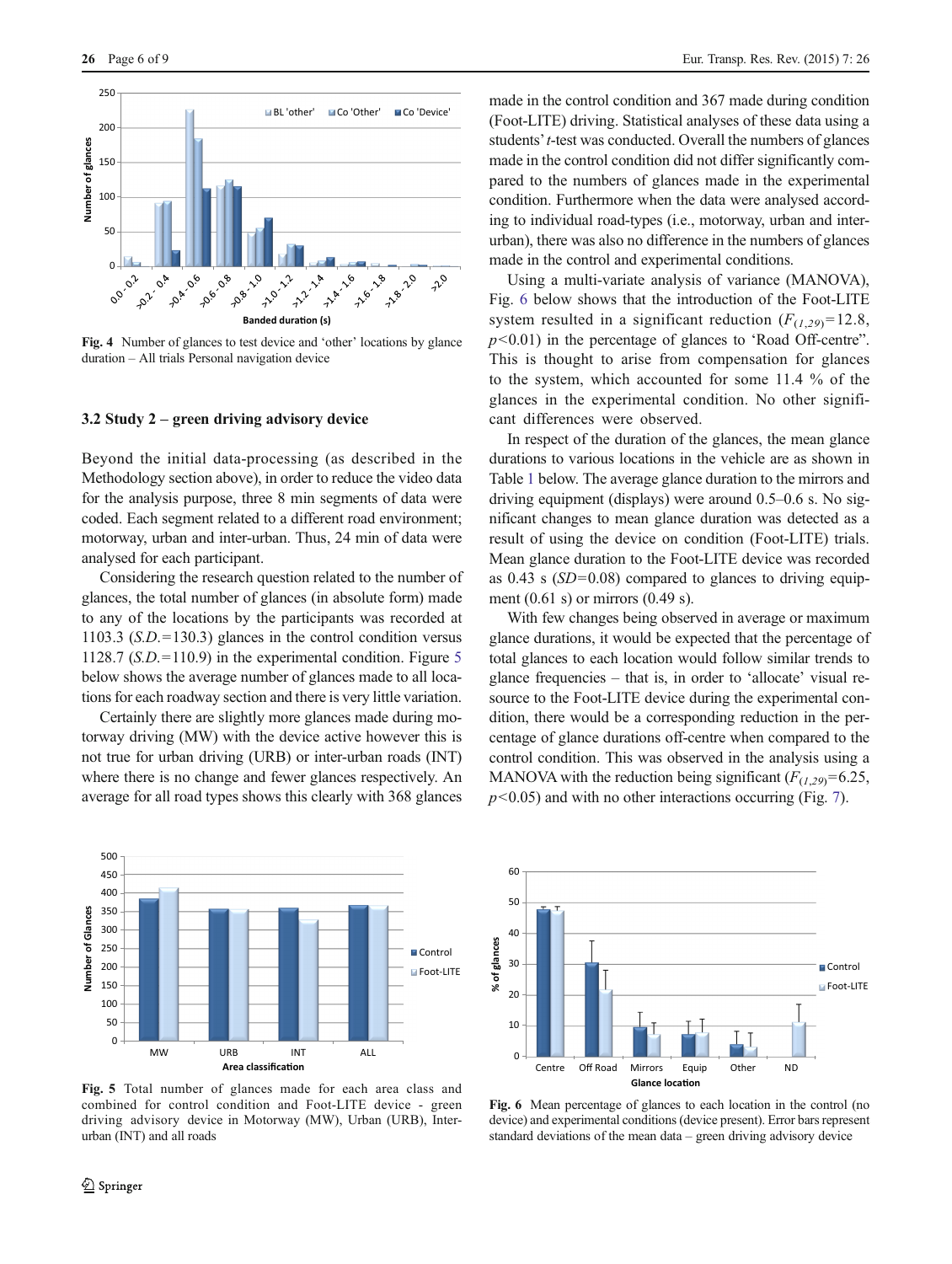|                | $\%$ of glances |               | Ave glance duration (s) |               | % total glance duration |               | Max glance duration (s) |               | Glances $>$ 2 s (n) |               |
|----------------|-----------------|---------------|-------------------------|---------------|-------------------------|---------------|-------------------------|---------------|---------------------|---------------|
|                | Control         | <b>F-LITE</b> | Control                 | <b>F-LITE</b> | Control                 | <b>F-LITE</b> | Control                 | <b>F-LITE</b> | Control             | <b>F-LITE</b> |
| Centre         | 47.87           | 47.5          | 2.32                    | 2.2           | 77.98                   | 77.56         | 19.58                   | 18.41         | 158.4               | 156.3         |
| Off road       | 30.61           | 21.97         | 0.54                    | 0.53          | 12.7                    | 9.52          | 4.65                    | 5.25          | 5.53                | 5.0           |
| <b>Mirrors</b> | 9.78            | 7.49          | 0.49                    | 0.49          | 3.99                    | 3.04          | 1.39                    | 1.38          | 0.13                | 0.07          |
| Equipment      | 7.47            | 8.04          | 0.62                    | 0.61          | 3.63                    | 3.98          | 1.3                     | 1.3           | 0.07                | 0.2           |
| Other          | 4.17            | 3.38          | 0.46                    | 0.64          | 1.67                    | 1.53          | 1.06                    | 1.06          | 0.0                 | 0.13          |
| Foot-LITE      | NA              | 11.37         | NA                      | 0.43          | NA                      | 4.32          | NA                      | 1.28          | <b>NA</b>           | 0.0           |

<span id="page-6-0"></span>Table 1 Mean number of glances and glance durations for all participants combined from each of 3 roadway sections in control and experimental conditions - green driving advisory device

The final parameter examined was the number of glances greater than 2 s (Fig. 8). Maximum glance durations to locations other than 'centre' (off road, mirrors, driving equipment, other and device) were consistently around 1.3–1.4 s duration. No change to maximum glance duration was observed as a result of using the device on condition trials. The maximum glance duration recorded for the device was 1.3 s.

No glance of greater than 2 s were made to the device by any of the participants during the 24 min of the driving scenario selected for this analysis. 6 glances exceeded the 2-s threshold and were recorded to the Driving equipment  $(\times 3)$ , other  $(\times 2)$  and once to the mirrors. 75 % of all glances made during the Foot-LITE trial were between 0.2 and 0.6 s, considerably below the 2-s threshold.

# 4 Discussion

In this study, the results of the FOTs for the navigation device, study 1, showed that the device led to an increase in both the percentage of eyes of road time and the average glance duration. In some respects, a change in visual behavior is to be expected since the navigation device provides information,



Fig. 7 Mean percentage of glance durations to each location in the control and experimental conditions (Error bars represent the standard deviation of the data) - green driving advisory device

both auditory and visual, which is designed to be processed by the driver in order to significantly facilitate the driving task. However, it is necessary to examine whether this change in visual behavior is detrimental to safety by distracting the driver from focusing fully on the driving task.

One could argue that any additional eyes off road time beyond that required to safely operate the vehicle in accordance with for example the rules laid out for the driving test (rear view mirror, side mirror checks etc.) is intuitively negative in terms of safety, however, as introduced previously, relationships have been suggested between the length of glances away from the road and the risk of accident involvement. However, these relationships also need to be contextualised with vehicle speed and complexity of road environment which also influence crash risk.

In study 1, the percentage of eyes off road tine for drivers was much greater in the experimental (with device) condition compared to the baseline condition (14.3 % compared to 6.7 %) but further analysis of the glance behaviour shows that whilst glances to the personal navigation device account for the majority of the increase in eyes off road time (in accordance with intuitive expectations), when the durations of the glances are analysed, there are very few which are 2 s or more in duration and the average glance is 0.76 s which compared with average duration of glances to other target areas of 0.6 s, well below the proposed NHTSA guidelines.



Fig. 8 Number of glances to foot-LITE device by banded glance duration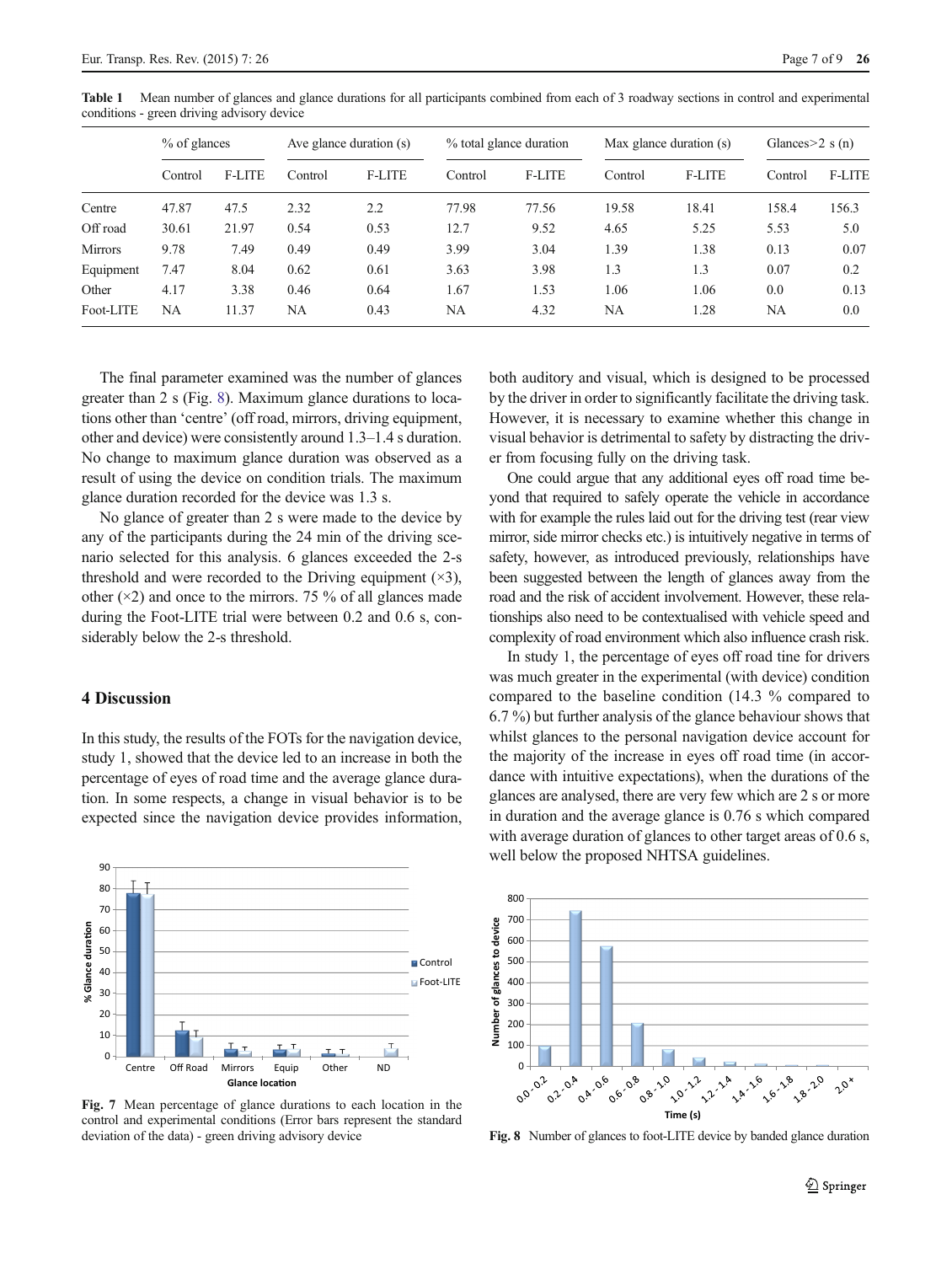<span id="page-7-0"></span>In study 2, the main outcome was that the total number of glances made was similar for each condition, at approximately 1100. Therefore glances to the in-vehicle GDS system during the experimental condition must have been reallocated from a different location. Mean glance duration to the Foot-LITE device was 0.43 s, with approximately 75 % of the glances being between 0.2 and 0.6 s – also well below the NHTSA proposed guidelines.

Although there were a few glances over 2 s in either FOT, these occurred both to the navigation and equally to other areas of the visual scene, the 2 s guide is a rough rule of double risk which needs to be contextualised further with vehicle speed and complexity of road environment which influence crash risk.

It is difficult to compare the results of the Navigation tests with the Foot-LITE tests. For one thing, the HMIs are different as is the response expected from the driver with the Foot-LITE HMI being associated with a simple driver response (speed up, slow down etc.) whereas navigation requires more cognitive processing to interpret the information provided in order to make an appropriate response. Other devices with a diversity of HMI's may provide wider ranging and perhaps different results. Furthermore, the market is evolving quickly and even moved on during the life of the project. There is now more widespread use of smart-phone applications to provide functions, an example of a change in HMI. Hence although the results of this study are useful on the assumption that they could be more widely extrapolated to the general traffic context, there is a need to keep evaluating how the changing HMI's affect driver distraction. However, comparing this with other research which has investigated the effects of using an IVIS on glance behaviours, shows that time recorded with Foot-LITE was considerably less in comparison. Other studies of mean glance durations to PNDs have been shown to be between 1.06 and 1.45 s [\[14\]](#page-8-0) and approximately 1 s [[15](#page-8-0)] whilst glances to in car entertainment were found to be 0.88 s [\[16](#page-8-0)] and between 0.8 and 1.1 s [\[14\]](#page-8-0).

Small sample size particularly was an issue in this study and further studies should aim to use larger samples where possible as well as automating the data analysis process. It should also be remembered that in both FOTs, it was only possible to examine segments of the drive to address the Distraction question. For a more comprehensive evaluation, it would have been necessary to examine on a frame-by-frame basis all of the video data for all of the individual drivers in all of the tests. However, with the available resources and project duration, it was only possible to analyse the video data for a sample of participants for which visual behaviour data was available. For these drivers, it was also only possible to select certain segments of the route driven. Whilst every effort was made to ensure that the segments (road junctions) that were chosen were both the most demanding in a visual and cognitive workload sense and where reliance on the nomadic device was high (and hence whether the risk of distraction was thought to be at its maximum), the fact remains that the sample

size is small overall and nothing can be learned regarding the driving during other segments of the route. Although an initial attempt was made to overcome this dilemma by automating the visual data collection process (using eye-tacking equipment) this was not successful as it became apparent that the version of eye-tracking equipment used, which normally works extremely well in carefully controlled laboratory environments did not work well in the situations in this study where the environment is very variable and changes rapidly (due to differential lighting). As this technology has been significantly improved in recent times, it is unlikely that this same problem would be evident with a more state-of-the-art eye-tracking device.

# 5 Conclusions

- In this study, glances to a Personal Navigation Device were found to account for the majority of the increase in eyes off road time (in accordance with intuitive expectations)
- & When the durations of the glances were analysed, there were very few which were 2 s or more in duration. The average glance was 0.76 s which compared with average duration of glances to other target areas of 0.6 s.
- Furthermore, the total number of glances made to an invehicle Smart driving system was similar for each tested condition, at approximately 1100. Therefore glances to the system during the experimental condition must have been reallocated from a different location.
- & Around 75 % of the glances were between 0.2 and 0.6 s.
- & However, any increase in eyes off-road time should give cause for concern and future smart in-vehicle systems should consider a design limiting the user to auditory interface only when complex road situations arise.

Open Access This article is distributed under the terms of the Creative Commons Attribution 4.0 International License (http:// creativecommons.org/licenses/by/4.0/), which permits unrestricted use, distribution, and reproduction in any medium, provided you give appropriate credit to the original author(s) and the source, provide a link to the Creative Commons license, and indicate if changes were made.

#### References

- 1. Hedlund J, Simpson H, Mayhew D (2006) International conference on distracted driving: summary of proceeding and recommendations, page 6. Ottawa: TIRF and CAA. The Traffic Injury Research Foundation and Canadian Automobile Association, Toronto
- 2. Klauer SG, Dingus TA, Neale VL, Sudweeks JD, Ramsey DJ (2006) The impact of driver inattention on near-crash/crash risk: an analysis using the 100-car naturalistic driving study. National Highway Traffic Safety Administration (NHTSA), Washington D.C, Report No: DOT HS 810 594